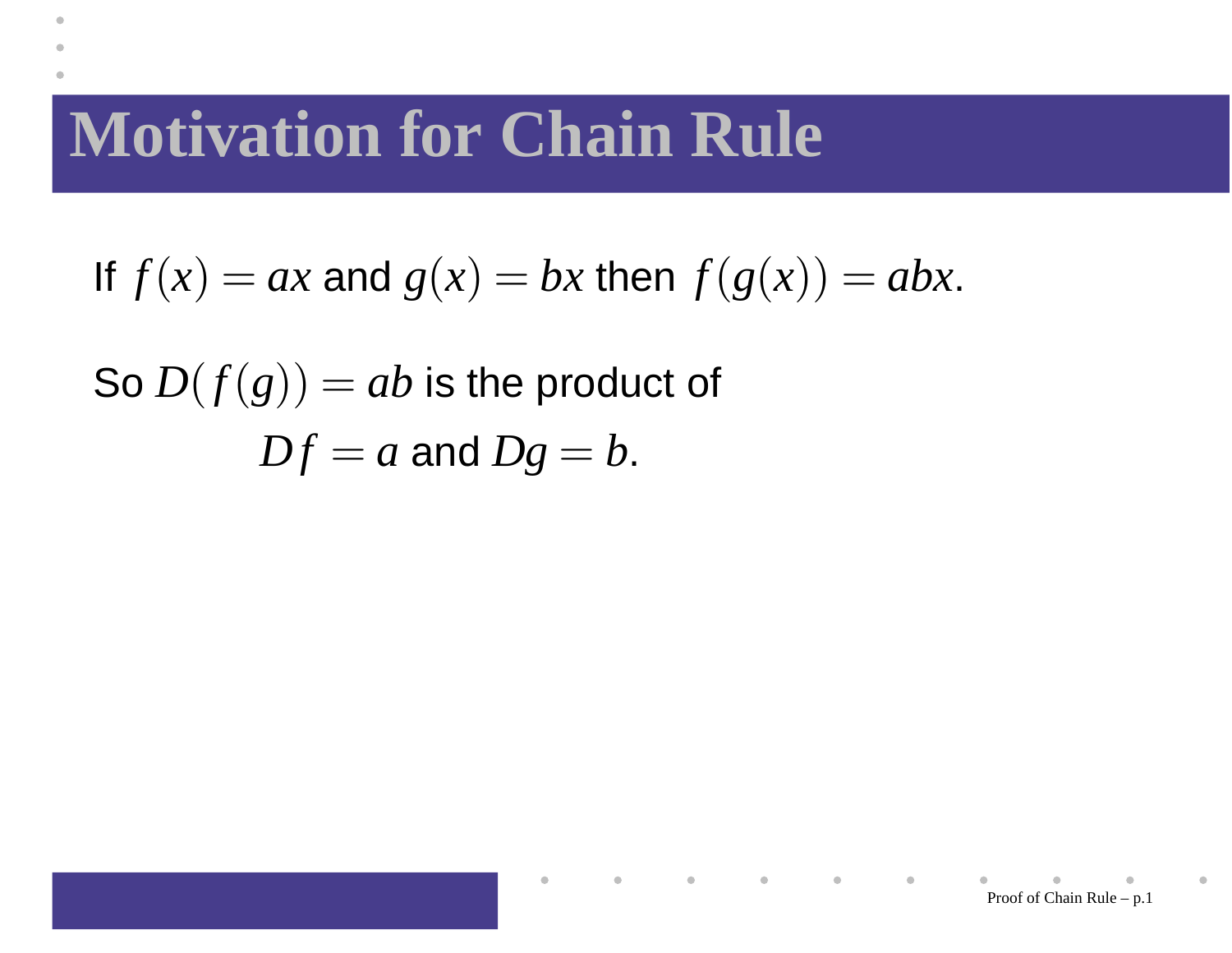## **Proof of Chain Rule**

- Suppose*f* is differentiable at *g*(*x*) and
- *g* is differentiable at *x*.
- Since*g* is differentiable, and also applying*f* , there is <sup>a</sup>number *Dg*(*x*) with

$$
f(g(x+h)) = f(g(x) + Dg(x)h + R_gh)
$$

Now write  $u=g(x)$  and  $l=$  $Dg(x)h + R$ *gh* to get

$$
f(g(x+h)) = f(u+l)
$$

Note*l*→0 as *h*→0.